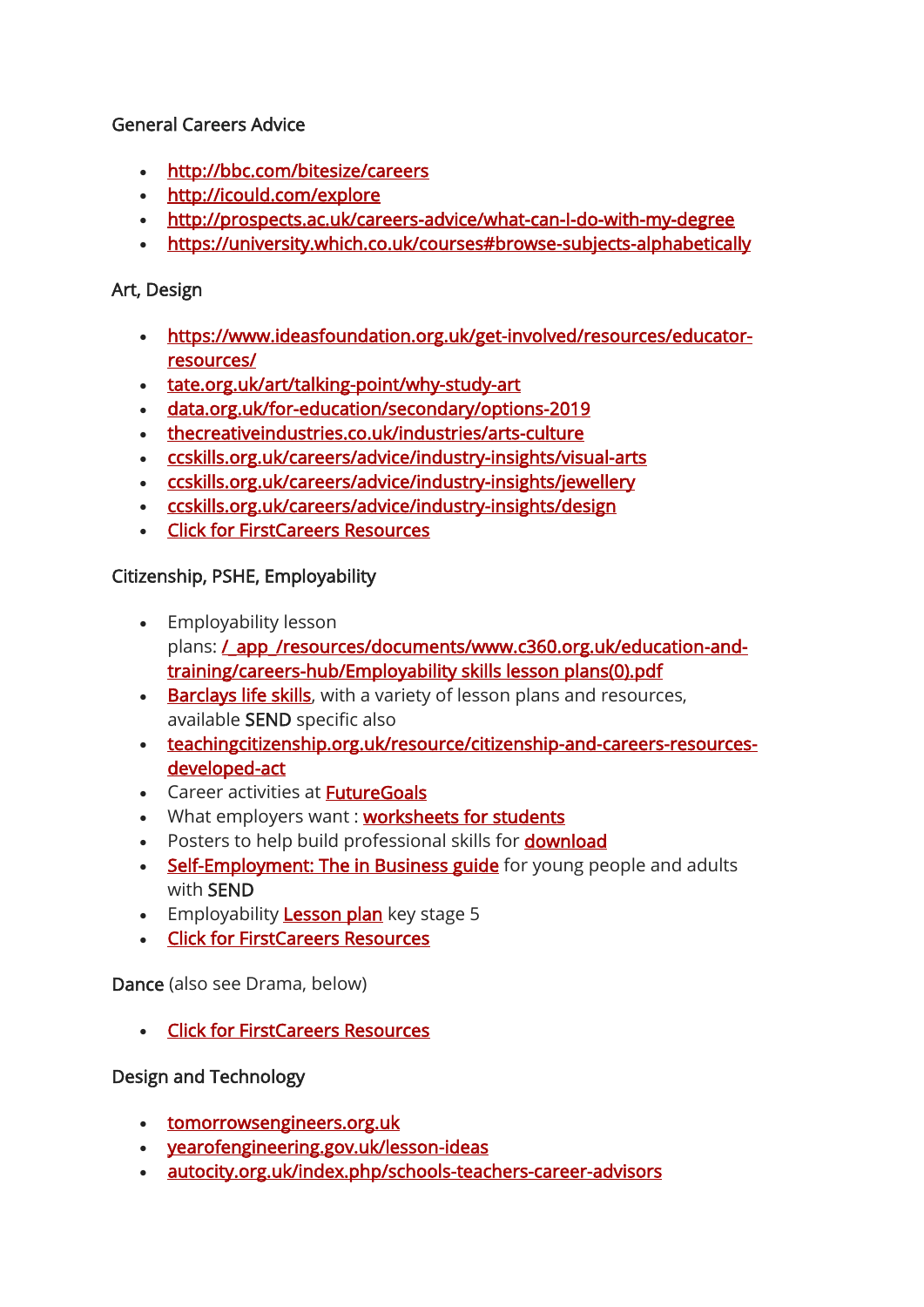- [stem.org.uk/resources/collection/103798/stem-careers-toolkit](http://stem.org.uk/resources/collection/103798/stem-careers-toolkit)
- [stem.org.uk/stem-ambassadors](http://stem.org.uk/stem-ambassadors)
- [data.org.uk/search/?q=STEM%20Careers](http://data.org.uk/search/?q=STEM%20Careers)
- [allaboutstem.co.uk/resources](http://allaboutstem.co.uk/resources)
- [goconstruct.org/inspire/information-for-employers/resources/careers](http://goconstruct.org/inspire/information-for-employers/resources/careers-educational-reso%20urce-toolkits)[educational-resource-toolkits](http://goconstruct.org/inspire/information-for-employers/resources/careers-educational-reso%20urce-toolkits)
- [findingada.com/resources/resources-for-schools/useful-resources](http://findingada.com/resources/resources-for-schools/useful-resources)
- [ice.org.uk/what-is-civil-engineering/inspire-the-next-generation/educational](http://ice.org.uk/what-is-civil-engineering/inspire-the-next-generation/educational-resources)[resources](http://ice.org.uk/what-is-civil-engineering/inspire-the-next-generation/educational-resources)
- [thecreativeindustries.co.uk/industries/design](http://thecreativeindustries.co.uk/industries/design)
- [thecreativeindustries.co.uk/industries/craft](http://thecreativeindustries.co.uk/industries/craft)
- [ccskills.org.uk/careers/advice/industry-insights/craft](http://ccskills.org.uk/careers/advice/industry-insights/craft)
- [www.screenskills.com](http://www.screenskills.com/)
- **Go construct [resources](https://www.goconstruct.org/inspire/information-for-employers/resources/careers-educational-resource-toolkits/careers-and-educational-activities/)**
- [Click for FirstCareers Resources](http://c/Users/henriettaS/Desktop/First%20Career%20Resources)

#### Drama, Performing Arts

- <https://getintotheatre.org/blog/drama-teacher-resources-lesson-plans>
- [ccskills.org.uk/careers/advice/industry-insights/theatre](http://ccskills.org.uk/careers/advice/industry-insights/theatre)
- [thecreativeindustries.co.uk/industries/tv-film](http://thecreativeindustries.co.uk/industries/tv-film)
- [www.screenskills.com](http://www.screenskills.com/)
- [Click for FirstCareers Resources](https://www.firstcareers.co.uk/subjects/drama/)

### English

- [barclayslifeskills.com/teachers](http://barclayslifeskills.com/teachers)
- [bbc.co.uk/writersroom](http://bbc.co.uk/writersroom)
- [bbc.co.uk/academy/en/collections/youngreporter](http://bbc.co.uk/academy/en/collections/youngreporter)
- [ccskills.org.uk/careers/advice/industry-insights/literature](http://ccskills.org.uk/careers/advice/industry-insights/literature)
- [thecreativeindustries.co.uk/industries/advertising](http://thecreativeindustries.co.uk/industries/advertising)
- [thecreativeindustries.co.uk/industries/publishing](http://thecreativeindustries.co.uk/industries/publishing)
- [Click for FirstCareers Resources](https://www.firstcareers.co.uk/subjects/english/)

Enterprise, Business Studies, Economics

- [autocity.org.uk/index.php/schools-teachers-career-advisors](http://autocity.org.uk/index.php/schools-teachers-career-advisors)
- [young-enterprise.org.uk/teachers-hub/resources](http://young-enterprise.org.uk/teachers-hub/resources)
- [britishcouncil.org/society/social-enterprise/news-events/news-social](http://britishcouncil.org/society/social-enterprise/news-events/news-social-enterprise-resourc%20e-pack-schools)[enterprise-resourc](http://britishcouncil.org/society/social-enterprise/news-events/news-social-enterprise-resourc%20e-pack-schools)
- [e-pack-schools](http://britishcouncil.org/society/social-enterprise/news-events/news-social-enterprise-resourc%20e-pack-schools)
- [bankofengland.co.uk/education](http://bankofengland.co.uk/education)
- [schoolenterprisechallenge.org](http://schoolenterprisechallenge.org/)
- [young-enterprise.org.uk/programmes/tenner-challenge](http://young-enterprise.org.uk/programmes/tenner-challenge)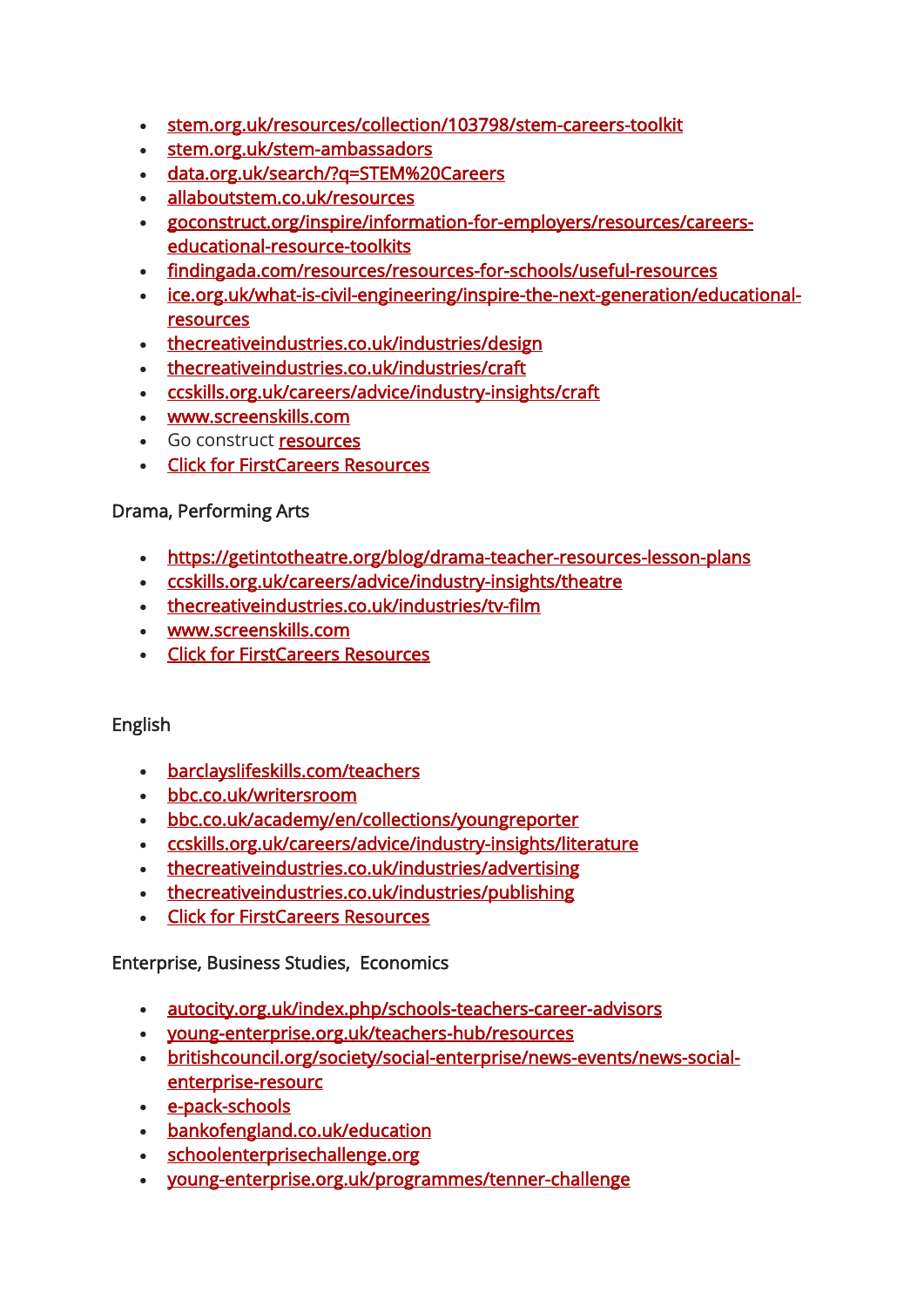[Click for FirstCareers Resources](https://www.firstcareers.co.uk/subjects/business/)

### Film Studies

[Click for FirstCareers Resources](https://www.firstcareers.co.uk/subjects/media-studies/)

Food Science/ Food Technology

- <https://www.igd.com/charitable-impact/feeding-britains-future/educator-hub>
- [Click for FirstCareers Resources](https://www.firstcareers.co.uk/subjects/food-technology/)

### Geography

- [rgs.org/schools/teaching-resources/careers-education-in-the-geography](http://rgs.org/schools/teaching-resources/careers-education-in-the-geography-curriculum/)[curriculum/](http://rgs.org/schools/teaching-resources/careers-education-in-the-geography-curriculum/)
- [rgs.org/schools/teaching-resources/?categories=Careers](http://rgs.org/schools/teaching-resources/?categories=Careers)
- [geography.org.uk/Careers-in-Geography--About-this-Resource](http://geography.org.uk/Careers-in-Geography--About-this-Resource)
- [geography.org.uk/Careers-in-geography--getting-started](http://geography.org.uk/Careers-in-geography--getting-started)
- [Click for FirstCareers Resources](https://www.firstcareers.co.uk/subjects/geography/)

### Health and Social Care

- [https://www.stepintothenhs.nhs.uk](https://www.stepintothenhs.nhs.uk/)
- [healthcareers.nhs.uk/career-planning/career-advisers-and](http://healthcareers.nhs.uk/career-planning/career-advisers-and-teachers/teaching-resources)[teachers/teaching-resources](http://healthcareers.nhs.uk/career-planning/career-advisers-and-teachers/teaching-resources)
- [skillsforcare.org.uk/Careers-in-care/teachers-and-careers-advisors/Teachers](http://skillsforcare.org.uk/Careers-in-care/teachers-and-careers-advisors/Teachers-and-care%20ers-advisors.aspx)[and-careers-advisors.aspx](http://skillsforcare.org.uk/Careers-in-care/teachers-and-careers-advisors/Teachers-and-care%20ers-advisors.aspx)
- A care worker/carers **[handbook](https://gallery.mailchimp.com/eaa1ba7d137a1651b42f8f6b2/files/7a06ded5-fd2d-4205-a081-1781711ae2df/183911_Care_Book_Final2_Lores.pdf)**
- [Click for FirstCareers Resources](https://www.firstcareers.co.uk/subjects/health-and-social-care/)

### **History**

- [history.org.uk/secondary/categories/oa-marketing-history](http://history.org.uk/secondary/categories/oa-marketing-history)
- [successatschool.org/advicedetails/210/Why-Study-History%3F](http://successatschool.org/advicedetails/210/Why-Study-History%3F)
- [ccskills.org.uk/careers/advice/industry-insights/heritage](http://ccskills.org.uk/careers/advice/industry-insights/heritage)
- [Click for FirstCareers Resources](https://www.firstcareers.co.uk/subjects/history/)

## ICT, Computer Science

- [PWC Tech We Can lesson plans -](https://techwecan.org/) for boys and girls, but especially seeking to inspire more females to enter technology careers
- [stem.org.uk/resources/collection/103798/stem-careers-toolkit](http://stem.org.uk/resources/collection/103798/stem-careers-toolkit)
- [stem.org.uk/stem-ambassadors](http://stem.org.uk/stem-ambassadors)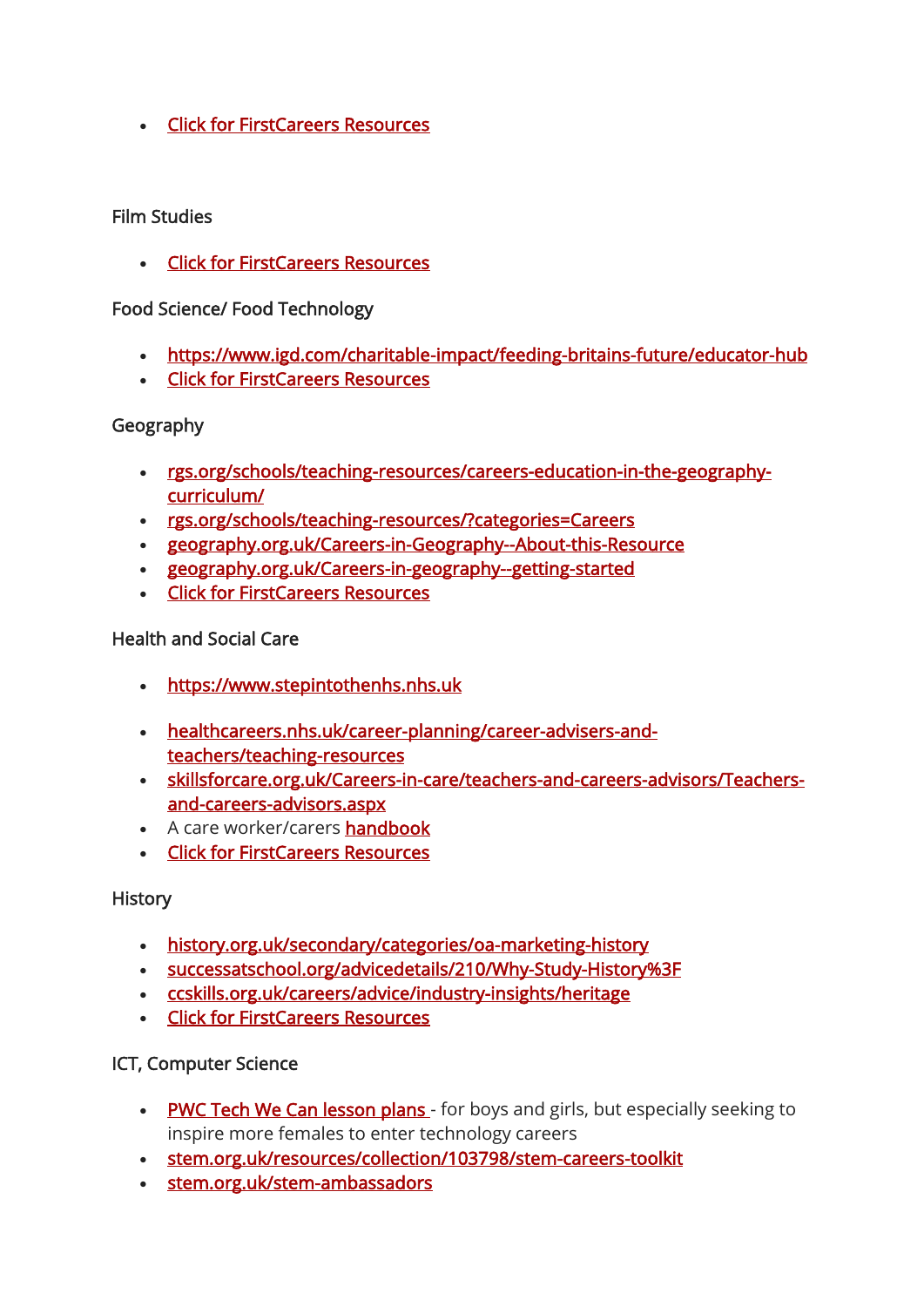- [thetechpartnership.com/techfuture/techfuture-teachers](http://thetechpartnership.com/techfuture/techfuture-teachers)
- [cybersecuritychallenge.org.uk/education/schools](http://cybersecuritychallenge.org.uk/education/schools)
- [findingada.com/resources/resources-for-schools/useful-resources](http://findingada.com/resources/resources-for-schools/useful-resources)
- [thecreativeindustries.co.uk/industries/createch](http://thecreativeindustries.co.uk/industries/createch)
- [thecreativeindustries.co.uk/industries/games](http://thecreativeindustries.co.uk/industries/games)
- [www.screenskills.com](http://www.screenskills.com/)
- [Click for FirstCareers Resources](https://www.firstcareers.co.uk/subjects/computer-coding/)
- [Click for FirstCareers Resources](https://www.firstcareers.co.uk/subjects/computer-coding/)

### Languages

- [all-languages.org.uk/about/why-study-languages/making-the-case-resources](http://all-languages.org.uk/about/why-study-languages/making-the-case-resources)
- [whystudylanguages.ac.uk/teachers](http://whystudylanguages.ac.uk/teachers)
- [theguardian.com/education/series/the-case-for-language-learning](http://theguardian.com/education/series/the-case-for-language-learning)

### Psychology

### [Click for FirstCareers Resources](https://www.firstcareers.co.uk/subjects/psychology/)

### Religious Studies/Education

• [aulre.org/heaprsarchive/emp\\_guide\\_trs.pdf](http://aulre.org/heaprsarchive/emp_guide_trs.pdf)

### **Maths**

- [mathscareers.org.uk/teachers](http://mathscareers.org.uk/teachers)
- [tomorrowsengineers.org.uk](http://tomorrowsengineers.org.uk/)
- [yearofengineering.gov.uk/lesson-ideas](http://yearofengineering.gov.uk/lesson-ideas)
- [barclayslifeskills.com/teachers](http://barclayslifeskills.com/teachers)
- [stem.org.uk/resources/collection/103798/stem-careers-toolkit](http://stem.org.uk/resources/collection/103798/stem-careers-toolkit)
- [stem.org.uk/stem-ambassadors](http://stem.org.uk/stem-ambassadors)
- [allaboutstem.co.uk/resources](http://allaboutstem.co.uk/resources)
- [findingada.com/resources/resources-for-schools/useful-resources](http://findingada.com/resources/resources-for-schools/useful-resources)
- [young-enterprise.org.uk/teachers-hub/resources](http://young-enterprise.org.uk/teachers-hub/resources)
- [Click for FirstCareers Resources](https://www.firstcareers.co.uk/subjects/maths/)
- [https://www.ice.org.uk/what-is-civil-engineering/inspire-the-next](https://www.ice.org.uk/what-is-civil-engineering/inspire-the-next-generation/educational-resources)[generation/educational-resources](https://www.ice.org.uk/what-is-civil-engineering/inspire-the-next-generation/educational-resources)

### Media

- [intofilm.org/resources/274](http://intofilm.org/resources/274)
- [bbc.co.uk/academy/en/collections/youngreporter](http://bbc.co.uk/academy/en/collections/youngreporter)
- [thecreativeindustries.co.uk/industries/tv-film](http://thecreativeindustries.co.uk/industries/tv-film)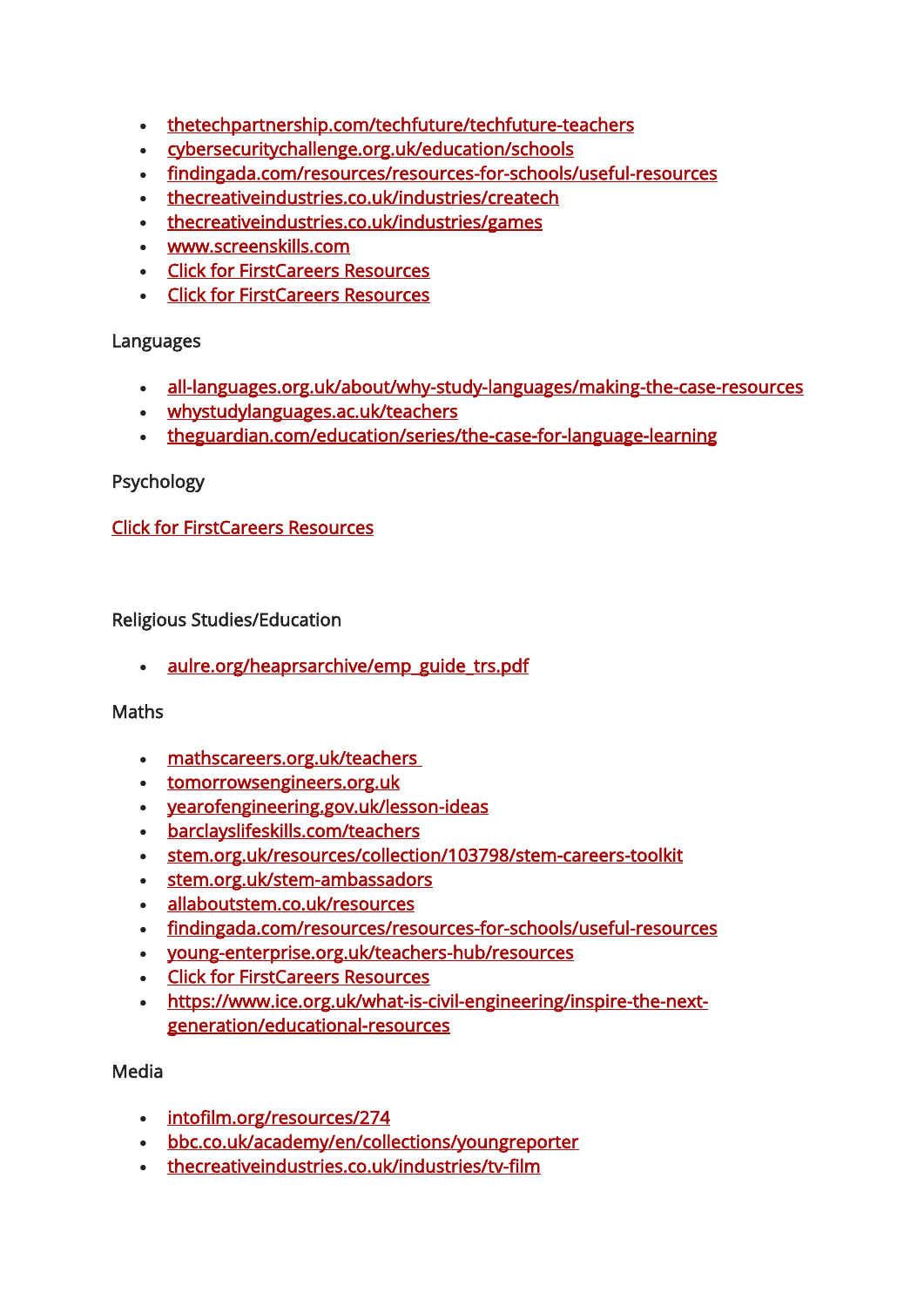[www.screenskills.com](http://www.screenskills.com/)

### **Music**

- [thecreativeindustries.co.uk/industries/music](http://thecreativeindustries.co.uk/industries/music)
- [ukmusic.org/skills-academy/careers-advice](http://ukmusic.org/skills-academy/careers-advice)
- [ccskills.org.uk/careers/advice/industry-insights/music](http://ccskills.org.uk/careers/advice/industry-insights/music)
- [Click for FirstCareers Resources](https://www.firstcareers.co.uk/subjects/music/)

### PE, Sport

- [futureactive.co.uk/job-hunting-and-careers-advice/resources/career-profiles](http://futureactive.co.uk/job-hunting-and-careers-advice/resources/career-profiles)
- [careers-in-sport.co.uk](http://careers-in-sport.co.uk/)
- [Click for FirstCareers Resources](https://www.firstcareers.co.uk/subjects/physical-education/)

### Science / STEM

- [These activity sheets](https://futurumcareers.com/resources) and education / career resources can be used in schools, colleges or at home, and are suitable for all age groups (11-19 years). They cover STEM, STEAMM and the social sciences.
- HS2 is promoting STEM subjects through its secondary education programme to help young people develop the skills they need to be able to get involved with transport infrastructure-related careers. Teachers can download free curriculum-linked resources.
- STEM Career Resource inspiration on **[pinterest](https://www.pinterest.co.uk/careersdefender/stem-career-resources/)**
- [PWC Tech We Can lesson plans -](https://techwecan.org/) for boys and girls, but especially seeking to inspire more females to enter technology careers
- [https://www.stepintothenhs.nhs.uk](https://www.stepintothenhs.nhs.uk/)
- [Tomorrows engineers](http://tomorrowsengineers.org.uk/)
- <http://www.sepnet.ac.uk/outreach/schools/connect-physics/>
- <http://www.sussex.ac.uk/physics/outreach>
- [yearofengineering.gov.uk/lesson-ideas](http://yearofengineering.gov.uk/lesson-ideas)
- [stem.org.uk/resources/collection/103798/stem-careers-toolkit](http://stem.org.uk/resources/collection/103798/stem-careers-toolkit)
- [stem.org.uk/stem-ambassadors](http://stem.org.uk/stem-ambassadors)
- [healthcareers.nhs.uk/career-planning/career-advisers-and](http://healthcareers.nhs.uk/career-planning/career-advisers-and-teachers/teaching-resources)[teachers/teaching-resources](http://healthcareers.nhs.uk/career-planning/career-advisers-and-teachers/teaching-resources)
- [allaboutstem.co.uk/resources](http://allaboutstem.co.uk/resources)
- [iop.org/education/teacher/index.html](http://iop.org/education/teacher/index.html)
- [rsb.org.uk/index.php/careers-and-cpd/careers/career-resources](http://rsb.org.uk/index.php/careers-and-cpd/careers/career-resources)
- [ase.org.uk/resources/stem-careers](http://ase.org.uk/resources/stem-careers)
- [findingada.com/resources/resources-for-schools/useful-resources](http://findingada.com/resources/resources-for-schools/useful-resources)
- <https://www.hs2.org.uk/in-your-area/education/>
- Biology: [Click for FirstCareers Resources](https://www.firstcareers.co.uk/subjects/biology/)
- Chemistry: [Click for FirstCareers Resources](https://www.firstcareers.co.uk/subjects/chemistry/) and [rsc.org/learn-chemistry](http://rsc.org/learn-chemistry)
- Physics: <https://www.firstcareers.co.uk/subjects/physics/>